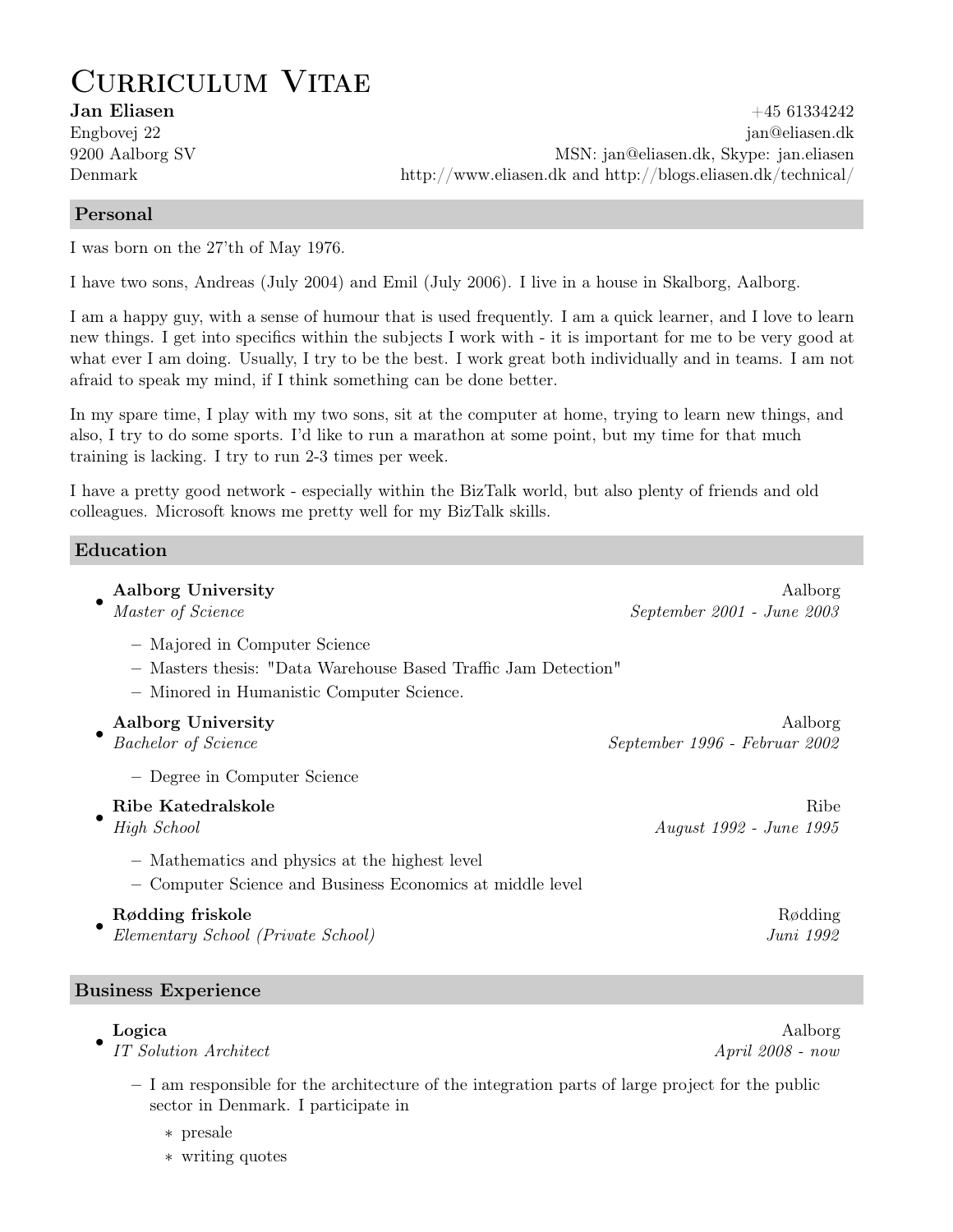- ∗ customer meetings
- ∗ customer presentations
- ∗ architecture
- ∗ design of integration solutions
- ∗ implementation of integration solutions
- My focus is on
	- ∗ Microsoft BizTalk Server
	- ∗ Microsoft Azure
	- ∗ Microsoft AppFabric
	- ∗ Web Services
	- ∗ Windows Communication Framework
	- ∗ Workflow Foundation
	- ∗ C#.NET

#### thy:data aalborg a/s Aalborg and Annual Media and Annual Media and Aalborg and Annual Media and Annual Media and A

•

- I was responsible for performing analysis at customers, designing integration solutions, developing integration solutions, testing and putting them into production. I primarily designed solutions based on Microsoft Dynamics AX using
	- ∗ BizTalk Server
	- ∗ Web Services
	- ∗ AIF
	- ∗ C#.NET
	- ∗ Code in Dynamics AX

•

- I worked with Microsoft BizTalk Server since I started at WM-data. I participated in
	- ∗ writing quotes
	- ∗ presale
	- ∗ customer meetings
	- ∗ customer presentations
	- ∗ design of BizTalk solutions
	- ∗ development of BizTalk solutions

Basically, I went all the way from the first meeting with the customer to the solution has been developed. I represented WM-data in the Microsoft Partner Expert Team for Integration and I was the WM-data West product manager for BizTalk Server.

– Besides BizTalk Server, I worked with Microsoft Office SharePoint Server 2007 and .NET development (ASP.NET and web services), SiteCore CMS, Datawarehousing and TargIT

#### • Aalborg University Aalborg Aalborg Aalborg Aalborg Aalborg Aalborg Aalborg Aalborg Aalborg Aalborg A

Teaching Assistant February 2002 - June 2003

- Teaching Assistant in the course "Principles for Concurrency and operating systems". February 2003 - June 2003.
- Teaching Assistant in the course "Database Systems". February 2003 June 2003.
- Teaching Assistant in the course "Algoritms and Datastructures". September 2002 January 2003.

Solution Architect August 2007 - March 2008

WM-data A/S Aalborg Consultant June 2003 - July 2007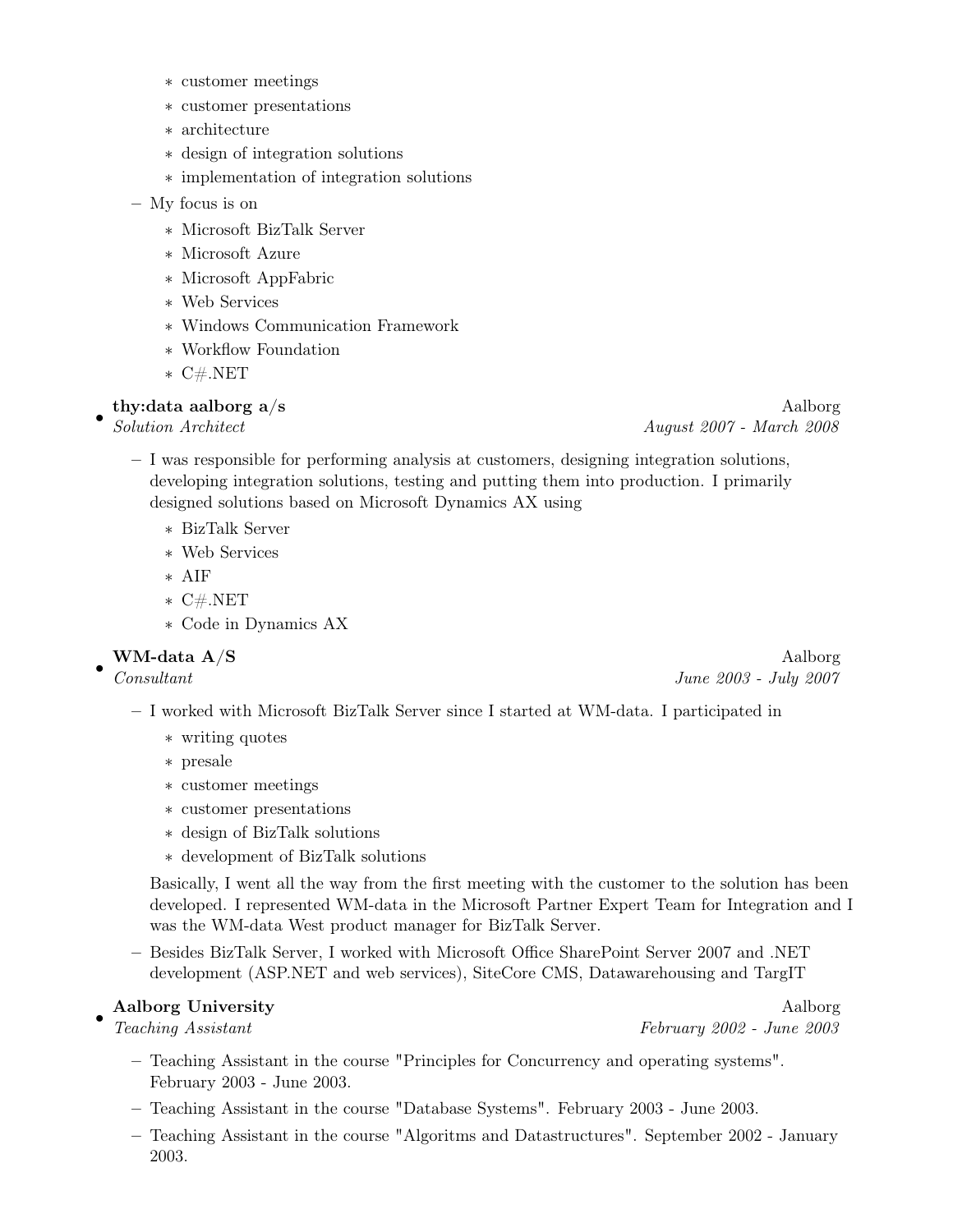| - Teaching Assistant in the course "Decision Support Systems". September 2002 - January 2003.<br>- Teaching Assistant in the course "Database Systems". February 2002 - June 2002.                                                           |                                       |
|----------------------------------------------------------------------------------------------------------------------------------------------------------------------------------------------------------------------------------------------|---------------------------------------|
| Maxon<br>Student employee                                                                                                                                                                                                                    | Aalborg<br>July 2001 - September 2001 |
| - I tested their new mobile phone before it hit the market.                                                                                                                                                                                  |                                       |
| Mindpass $A/S$<br><b>Student Employee</b>                                                                                                                                                                                                    | Aalborg<br><i>April</i> 2001          |
| - I was developing a web-frontend in php for one of their applications.                                                                                                                                                                      |                                       |
| Aalborg University, Institute for Mathematics<br>Assistant for the System Administrator                                                                                                                                                      | Aalborg<br>June 1999 - May 2000       |
| - The network consisted of plenty of Sun servers running Solaris. My job was to make sure they<br>kept running, installing new software, get them past Y2K, support users, etc. Three of these<br>months, I was acting System Administrator. |                                       |
| Nykredit Data<br><b>Student Employee</b>                                                                                                                                                                                                     | Aalborg<br>June 1998 - September 1998 |
| - Student job in the summer holiday, where I worked with creating installation packages in<br>connection with their switch from $OS/2$ to Windows NT.                                                                                        |                                       |
| Aalborg Council<br>Computer Technician                                                                                                                                                                                                       | Aalborg<br>October 1997 - June 1998   |
| - I drove around and repaired and installed omputers.                                                                                                                                                                                        |                                       |
| Danish International Brigade<br>Private 1st Class                                                                                                                                                                                            | Denmark<br>October 1996 - March 2001  |
| - Contract with the Danish International Brigade as a group leader. During my contract, I had<br>about 4 months of training and a mission in Kosovo from August 2000 to February 2001.                                                       |                                       |
| Danish Army<br>Soldier                                                                                                                                                                                                                       | Denmark<br>August 1995 - June 1996    |
| - Soldier (group leader) in the Danish Marine Corps.                                                                                                                                                                                         |                                       |
| Courses since my Masters degree                                                                                                                                                                                                              |                                       |
| <b>SCRUM Master</b><br>$2 \; days$                                                                                                                                                                                                           | June 2012                             |
| $-2$ day course in being a SCRUM Master.                                                                                                                                                                                                     |                                       |
| <b>TOGAF 9 Certification</b><br>$5 \; days$                                                                                                                                                                                                  | September 2010                        |
| - 5 day course in TOGAF 9 (The Open Group Architecture Framework).                                                                                                                                                                           |                                       |
| BizTalk Server 2006 R2                                                                                                                                                                                                                       | December 2007                         |

• 5 days

 $-$  5 day Deep Dive course in Microsoft BizTalk server 2006  $\rm R2$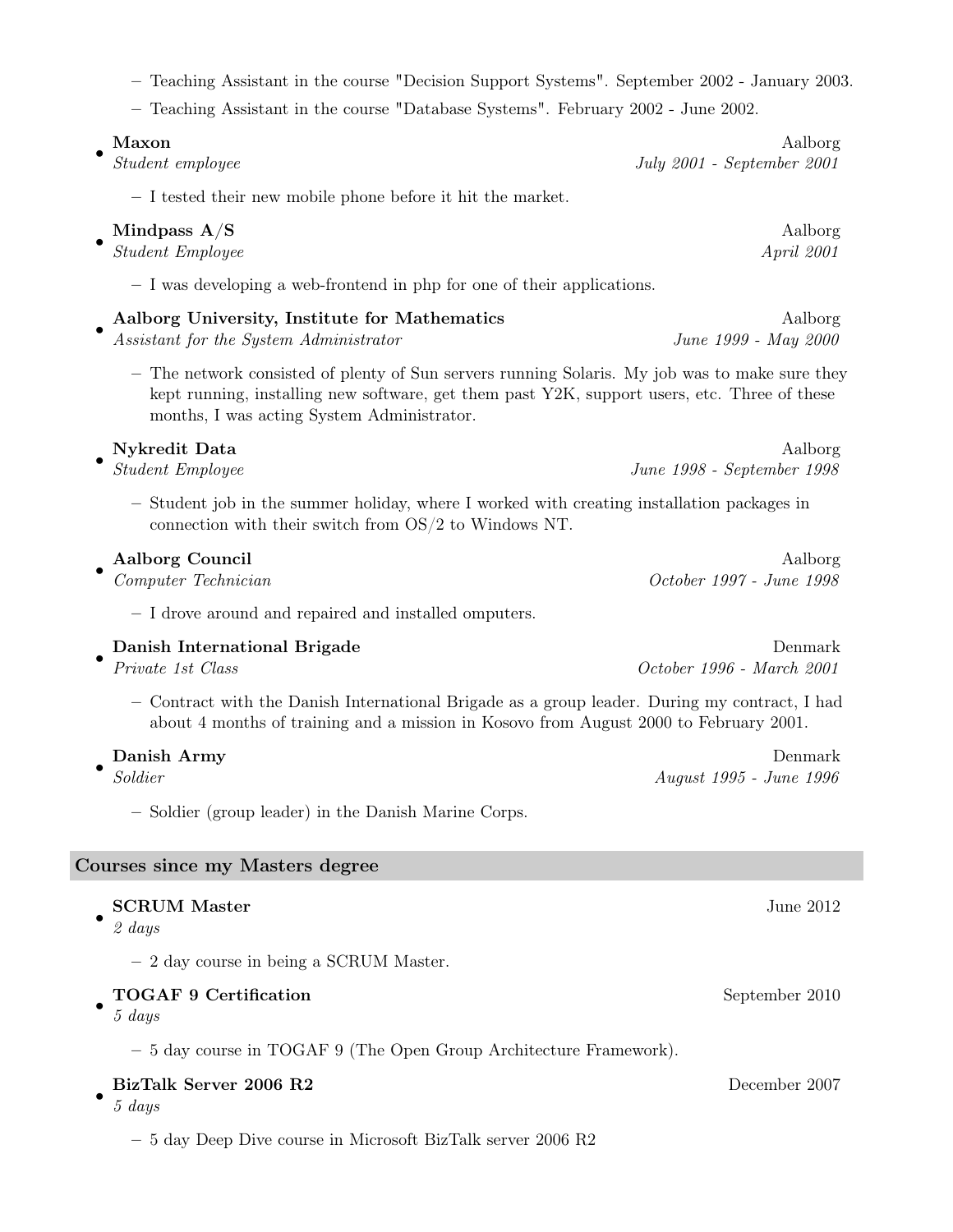| timeXtender Certified Professional<br>3 days                                                                                                                                             | May 2007       |
|------------------------------------------------------------------------------------------------------------------------------------------------------------------------------------------|----------------|
| - 3 day course in using timeXtender to build datawarehouses and cubes from multiple data<br>sources                                                                                      |                |
| <b>BizTalk Server 2006</b><br>5 days                                                                                                                                                     | June 2006      |
| - 5 day Deep Dive course in Microsoft BizTalk Server 2006                                                                                                                                |                |
| SharePoint Portal Server 2003, InfoPath and BizTalk Server 2004<br>$5 \; days$                                                                                                           | November 2005  |
| - 5 days course, given by Jan Tielens from U2U, about SharePoint Portal Server 2003, InfoPath,<br>BizTalk Server 2004 and how they are connected.                                        |                |
| The selling organization<br>$2 \; days$                                                                                                                                                  | September 2005 |
| - This course had the purpose that the participant should learn proactively to talk to customers<br>and act as a sales person in meetings and hereby create more business opportunities. |                |
| BizTalk Server 2004<br>$5 \; days$                                                                                                                                                       | May 2005       |
| - 5 day Deep Dive course in Microsoft BizTalk Server 2004.                                                                                                                               |                |
| <b>TargIT Certified Professional</b><br>$4 \ days$                                                                                                                                       | April 2005     |
| - 4 day advanced Targit course.                                                                                                                                                          |                |
| TargIT Super user<br>$1$ day                                                                                                                                                             | March 2005     |
| $-1$ day superuser course in Targit.                                                                                                                                                     |                |
| Sitecore Certified API Developer<br>$1 \; day$                                                                                                                                           | November 2004  |
| - 1 day course in advanced Sitecore programming. Their Sitecore Certified API Developer course.                                                                                          |                |
| $\mathrm{C}\#$<br>$6 \; days$                                                                                                                                                            | Octobber 2004  |
| - Internal WM-data course in $C#$ .                                                                                                                                                      |                |
| BizTalk Server 2004<br>3 days                                                                                                                                                            | September 2004 |
| - 3 day "Partner Readiness Course" in Microsoft BizTalk Server 2004.                                                                                                                     |                |
| <b>SiteCore Certified Developer</b><br>$2 \; days$                                                                                                                                       | December 2003  |
| $-2$ day course in SiteCore development. It was there SiteCore Certified Developer course.                                                                                               |                |
| Java<br>5 days                                                                                                                                                                           | September 2003 |
| - Course number 11803, given by "Teknologisk Institut"                                                                                                                                   |                |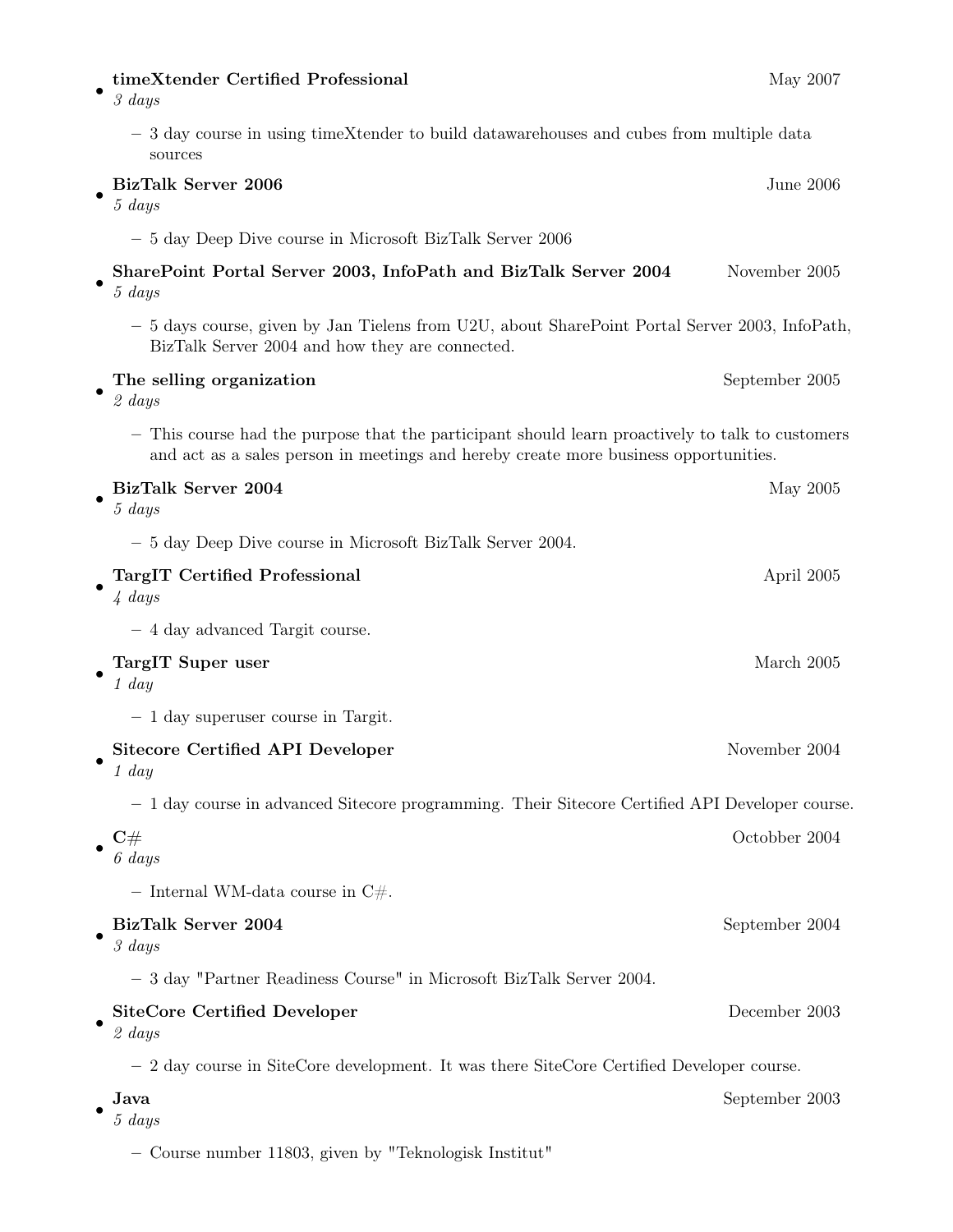#### BizTalk Server 2002 August 2003

- 5 days
	- MOC Course 2379, which is actually for BizTalk Server 2000, but the instructor used BizTalk 2002 instead.

#### Exams

- SCRUM Master June 2012. Certified SCRUM Master by the SCRUM Alliance.
- 70-595 April 2011. Microsoft exam in BizTalk Server 2010.
- TOGAF 9 Certified October 2010. Exam in TOGAF 9.
- TOGAF 9 Foundation October 2010. Exam in the foundation of TOGAF 9.
- 70-241 December 2008. Microsoft exam in BizTalk Server 2006 R2.
- 70-235 August 2006. Microsoft exam in BizTalk Server 2006.
- 74-135 April 2006. Microsoft exam in BizTalk Server 2004.
- TargIT Certified Professional April 2005. After completing the four day course, we took a written exam, consisting of both theoretical questions and practical exercises.
- SiteCore Certified API Developer November 2004. Not exactly an exam, but the teacher graded us after the end of the course, and I passed.
- 70-230 December 2003. Microsoft exam in BizTalk Server 2000.
- SiteCore Certified Developer December 2003. Not exactly an exam, but the teacher graded us after the end of the course, and I passed.
- Microsoft Transcript You can view my Microsoft Transcript at http://www.microsoft.com/learning/mcp/transcripts/ using the Transcript ID 740854 and the Access Code 42424242.

#### **Certifications**

SCRUM Master June 2012

MCTS: BizTalk Server 2010 April 2011

TOGAF 9 Certified Otober 2010.

MCTS: BizTalk Server 2006 R2 December 2008.

timeXtender Certified Professional May 2007.

MCTS: BizTalk Server 2006 August 2006.

MCTS: BizTalk Server 2004: Custom Applications April 2006.

Microsoft Certified Technology Specialist (MCTS) April 2006.

TargIT Certified Professional April 2005.

SiteCore Certified API Developer November 2004.

MCP December 2003.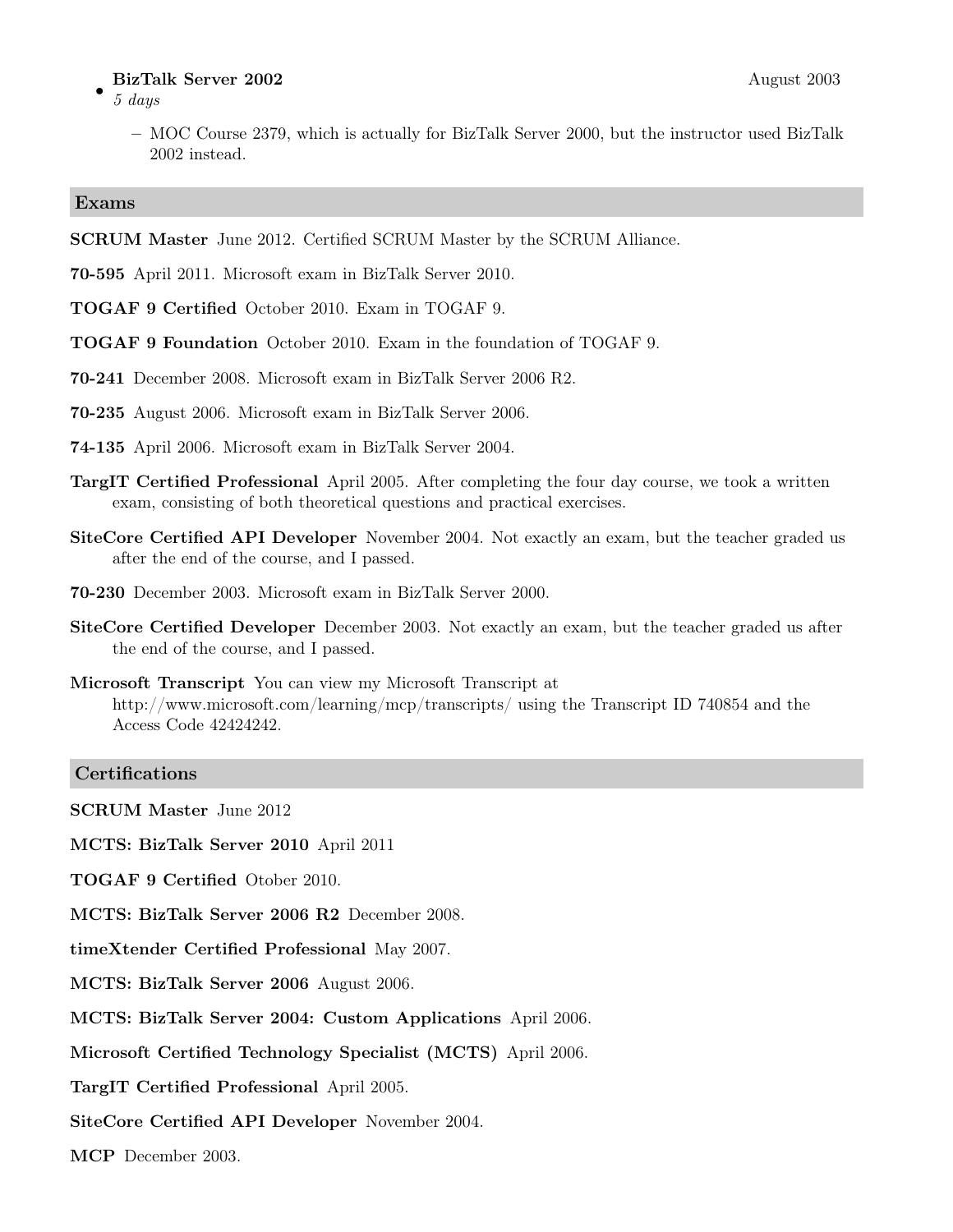#### Honors and Awards

MVP I was awarded the MVP title in BizTalk Server in July 2004.

- Nominated as PET member of the year In 2006, I was nominated by Microsoft to be Partner Expert Team (PET) member of the year. Microsoft said: "[cut]... Jan was front page material at msdn.microsoft.com/bpi and thereby he put not only himself, but Denmark on the world map within integration - not a situation we are used to."
- MVP I was awarded the MVP title in BizTalk Server in July 2008.
- MVP I was awarded the MVP title in BizTalk Server in July 2009.
- MDIP I was awarded the Microsoft Designated Information Provider (MDIP) title in August 2009. The MDIP is sort of a Danish small version of the MVP title.
- MVP I was awarded the MVP title in BizTalk Server in July 2010.
- MVP I was awarded the MVP title in BizTalk Server in July 2011.
- MVP I was awarded the MVP title in BizTalk Server in July 2012 and am therefore currently an MVP in Microsoft BizTalk Server.

#### Publications

- (MCTS): Microsoft BizTalk Server 2010 (70-595) Certification Guide I am one of the official reviewers of this book.
- BizTalk Server 2010 Unleashed. I co-wrote the book "'Microsoft BizTalk Server 2010 Unleashed"' alongside a team of fantastic people. I wrote just above 40% of the book. My chapters are chapter 2 (Schemas), chapter 3 (Maps), chapter 4 (Orchestrations) and chapter 5 (Pipelines). Also, I co-wote chapter 1. The book was published in September 2011.
- Master thesis. My masters thesis can be found at http://www.bibliotek.dk search for "'jan eliasen"'. It's called "'Data warehouse based traffic jam detection"'.

#### Speaking engagements

• Biztalk presentation October 29'th 2008 Aalborg .NET User Group

– Introduction to BizTalk.

## •

Aarhus .NET User Group

– I was interviewed for a podcast about BizTalk and where it is heading by the .NET User Group in Aarhus.

#### The new mapper in BizTalk 2010 August 12'th 2010

• Danish BizTalk User Group

– Introduction to the new mapper in BizTalk 2010.

Biztalk talk January 4'th 2009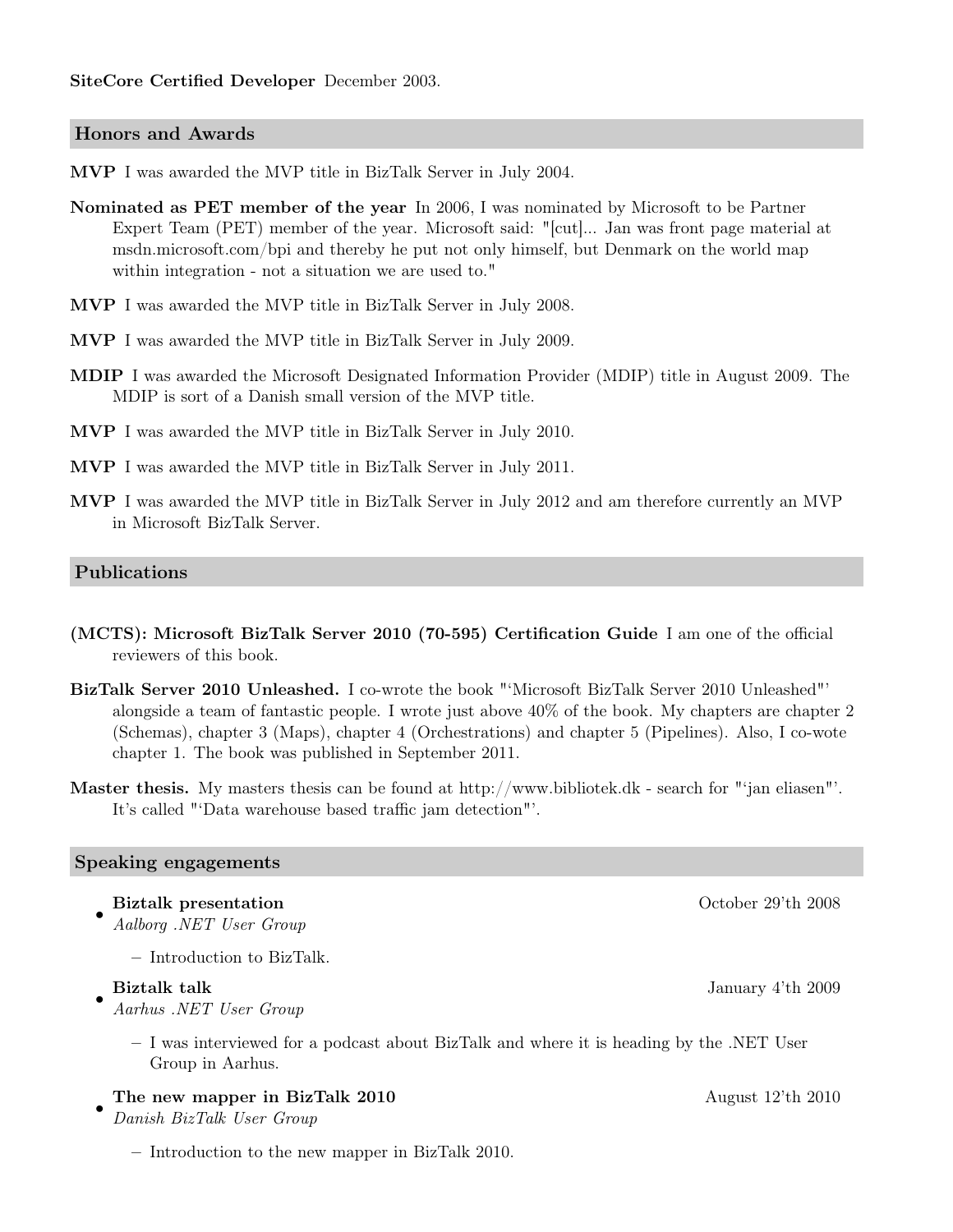#### • Pipeline Component Wizard August 12'th 2010

- Danish BizTalk User Group
	- Introduction to the Pipeline component wizard which can help you build a custom pipeline component.

#### • Transactions in orchestrations **November 18'th 2010**

- Swedish BizTalk User Group
	- Presentation about transactions in orchestrations when to use compensation and how it works, as well as exception handing and how that works.

#### Transactions in orchestrations May 4'th 2011

- Danish BizTalk User Group
	- Presentation about transactions in orchestrations when to use compensation and how it works, as well as exception handing and how that works.

#### This and that

- Errand Boy in Bikuben (Now Den Danske Bank) in Ribe.
- Experience with PC Hardware. Both through my job as a computer technician at Aalborg kommune, and by helping lots of family and friends buy, assemble and install new computers.
- Member of Red Cross Youth since 1999, and have in this period been a voulenteer at 4 youth camps for fysically, phycologically and socially handicapped young people between 13 and 18. Besides these four camps, I have been at a childrenscamp once. At my latest youth camp, I was part of the management.
- Treasurer at Ribe Basketball Club for 18 months from 1993-1994.
- Bartender/bartender substitute for three years at Fast Eddies Poolhall.
- Member of the The Study Board for Natural Sciences at Aalborg University for a year.
- Member of the "hovedfagsudvalget" at Institute for Computer Science atAalborg University for a year.
- Chairman for a subcommittee (TREO) of our social club F-klub at the F-sector at Aalborg University for a year, and member of the party committee for a year.
- Tutor for the new students at Tek-nat basis at Aalborg University in 2002.
- FidoNet echomail-coordinator for Jylland for a year, and Boss for about three years.
- Through a course in teaching computers at humanistic computer science I have achieved competencies within this field.
- I speak and write perfect English.
- I speak and write German good enough for daily needs.
- I have been a blood donor and bone marrow donor since 2002.
- Chairman of the WM-data in Aalborgs staff club from January 2004 to July 2007.
- Chairman of the Logica in Aalborgs staff club from January 2009 until now.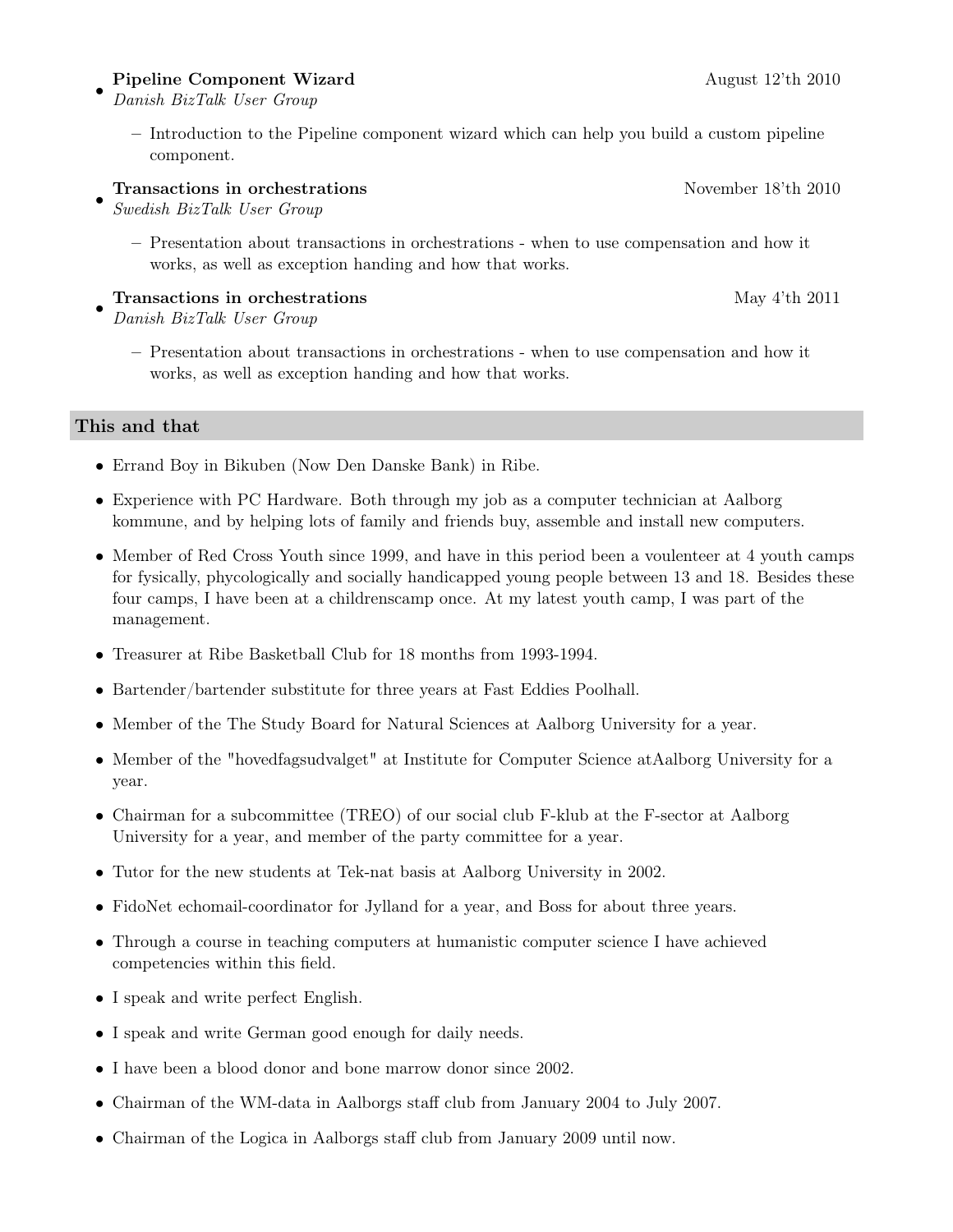- $\bullet\,$  I have a drivers license of type B.
- $\bullet\,$  I have a no criminal record.

## Skills

The table describes the most important skills I posses. The number in the right column depicts my proficiency within the given skill on a scale from 1 to 10.